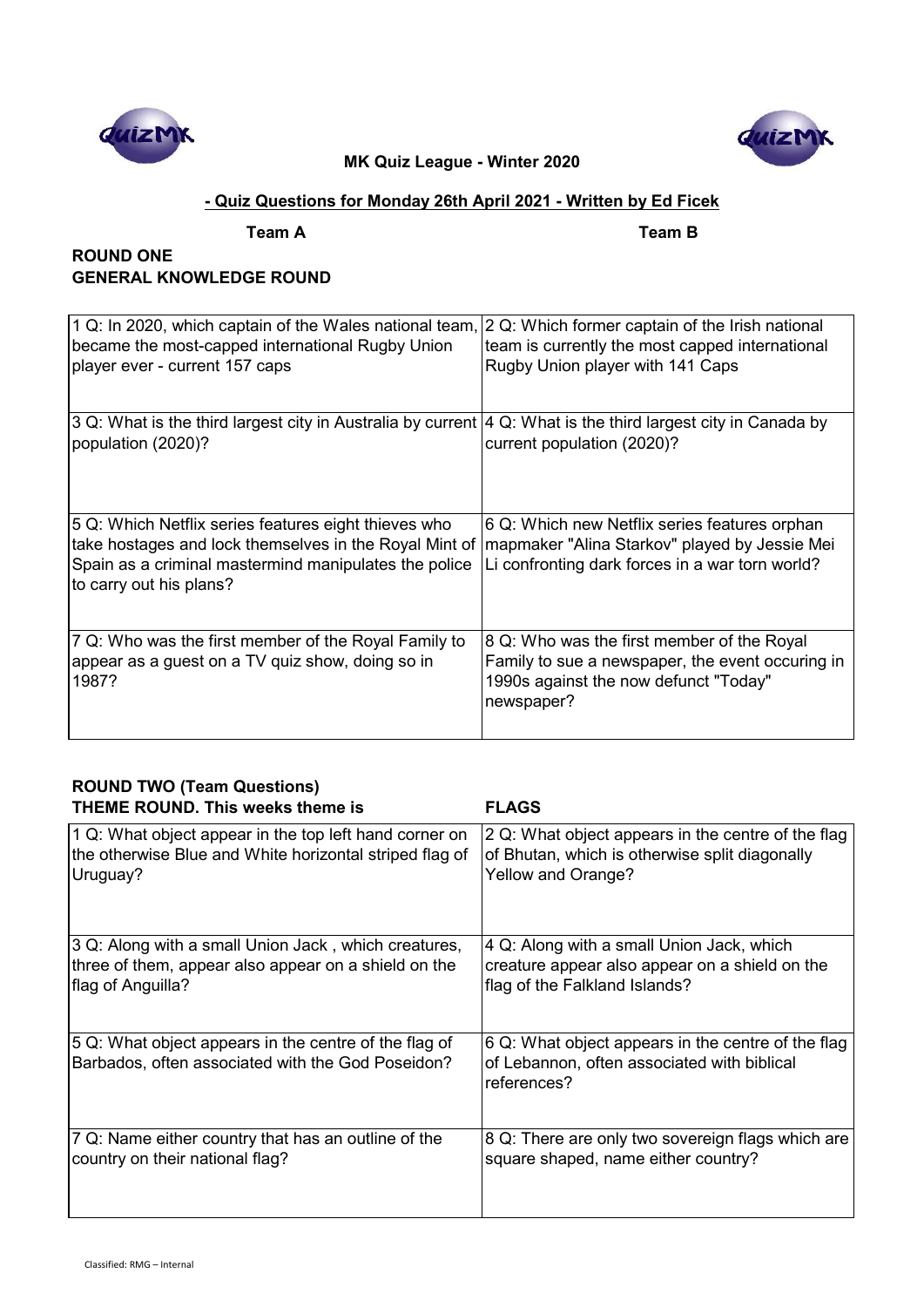



#### **- Quiz Questions for Monday 26th April 2021 - Written by Ed Ficek**

**Team A Team B**

# **INDIVIDUALS CHOICE ROUND - QM - READ CATEGORIES OUT TO PLAYERS TO BE CHOSEN**

#### **The Categories are:-**

**ROUND THREE** 

# **1 & 2 Phobias 3 & 4 Formula One**

| 5 & 6 Fast Food                                                                                                                                                            | 7 & 8 Crypto Currencies                                                                                                                                                                   |
|----------------------------------------------------------------------------------------------------------------------------------------------------------------------------|-------------------------------------------------------------------------------------------------------------------------------------------------------------------------------------------|
| 1 Q: Hedonophobia is the fear of what?                                                                                                                                     | 2 Q: Gymnophobia is the fear of what?                                                                                                                                                     |
| 3 Q: The Formula One drivers Kimi Raikkonen &<br>Antonio Giovinazzi represent which team for this<br>seasons racing calendar?                                              | 4 Q: The Formula One drivers Sebastian Vettel, Lance<br>Stroll represent which team for this seasons racing<br>calendar?                                                                  |
| 5 Q: Which fast food chain has the slogan "Eat Fresh"?                                                                                                                     | 6 Q: Which fast food chain had the slogan "Have it<br>Your way" but changed it to "Be Your way" in 2019 to<br>target the Millenial generation?                                            |
| 7 Q: Bitcoin is the largest Cryptocurrency in terms of<br>Market captialisation at approximately \$950 billion and<br>represented on the Cryptomarkets by which 3 letters? | 8 Q: "Etherium" is the second largest Cryptocurrency in<br>terms of Market captilisation at approximately \$265<br>Billion and is represented on the Cryptomarkets by<br>which 3 letters? |
| A: BTC                                                                                                                                                                     | A: ETH                                                                                                                                                                                    |

### **ROUND FOUR**

#### **PICK A LETTER. Surnames only for individuals : The letter will be given in the question**

| 1 Q: With letter "N" - Nollywood is the nickname of which 2 Q: With a surname beginning with letter "M" - Which                                                                                                         | 20th century British circus owner was famous for his                                                       |
|-------------------------------------------------------------------------------------------------------------------------------------------------------------------------------------------------------------------------|------------------------------------------------------------------------------------------------------------|
| African countries film industry?                                                                                                                                                                                        | Christmas shows at Olympia in West London?                                                                 |
| 3 Q: At 13,642 feet, which mountain with letter "J" in the                                                                                                                                                              | 4 Q: With a surname beginning with letter "B" -Who                                                         |
| Bernese Alps is also the German name for one of the                                                                                                                                                                     | recently became the first woman jockey to win the                                                          |
| signs of the Zodiac?                                                                                                                                                                                                    | Aintree Grand National?                                                                                    |
| 5 Q: With a surname beginning with letter "W" - Which                                                                                                                                                                   | 6 Q: With a surname beginning with letter "R" - The                                                        |
| former labour minister who broke away and was one of                                                                                                                                                                    | single "Drivers License" spent 9 weeks at number one                                                       |
| the 'gang of four' who founded the SDP, died this week?                                                                                                                                                                 | in the UK this year who was the artist?                                                                    |
| 7 Q: With a surname beginning with letter "S" - Which<br>composer, nicknamed the 'Emancipator of Dissonance',<br>suffered from triskaidekaphobia (fear of 13) and,<br>somewhat spookily, died on Friday 13th July 1951? | 8 Q: With a surname beginning with letter "Z" - "The<br>Book Thief" is written by which Australian author? |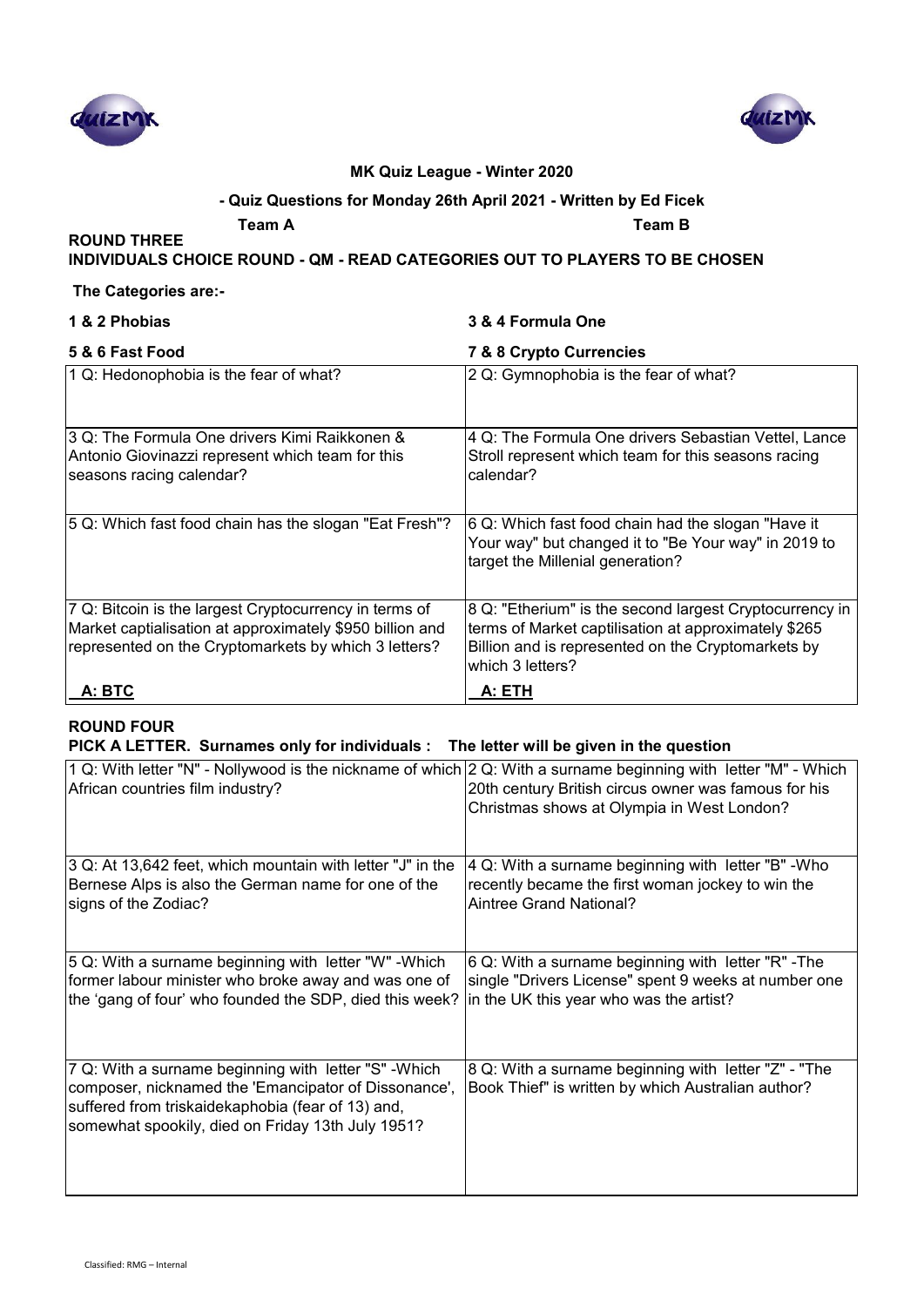

# **- Quiz Questions for Monday 26th April 2021 - Written by Ed Ficek**

#### **Team A Team B**

# **ROUND FIVE (Team Questions)**

# **GENERAL KNOWLEDGE ROUND**

| 1 Q: Which British archaeologist oversaw excavations  | 2 Q: Which British archaeologist, spent much of                                                             |
|-------------------------------------------------------|-------------------------------------------------------------------------------------------------------------|
| at the Roman sites at Lydney Park and Verulamium      | her career, working with her husband at Olduvai                                                             |
| and the Iron Age hill fort of Maiden Castle and he    | Gorge in Tanzania, and is noted for discovering                                                             |
| wrote 24 books on archaeological subjects?            | the first fossilised Proconsul skull, an extinct<br>ape which is now believed to be ancestral to<br>humans? |
|                                                       |                                                                                                             |
| 3 Q: On the Modified Mercalli Intensity scale, which  | 4 Q: On the Modified Mercalli Intensity scale,                                                              |
| number between 1 and 12 represents a 'Rather          | which number between 1 and 12 represents a                                                                  |
| Strong or Moderate' Earthquake?                       | 'Violent' Earthquake?                                                                                       |
| 5 Q: In clothes care symbols what does a crossed out  | 6 Q: In clothes care symbols what does a                                                                    |
| triangle indicate?                                    | crossed out circle indicate?                                                                                |
| 7 Q: In the Walt Disney film "Pinocchio" what sort of | 8 Q: In the Walt Disney film "Dumbo" what sort                                                              |
| creature was Monstro?                                 | of creature was Timothy?                                                                                    |

#### **HALF TIME!**

# **ROUND SIX ( TEAM QUESTIONS )**

| 1 Q: What is the US State capital of South Dakota?  | 2 Q: What is the US state capital of Louisiana?   |
|-----------------------------------------------------|---------------------------------------------------|
| 3 Q: How is the aptly named shaped ribbed fruit     | 4 Q: Which edible tomato like fruit has also      |
| carambola more commonly known, it is golden-        | been known as the 'date plum' and 'Sharon         |
| yellow?                                             | fruit'?                                           |
| 5 Q: In Symphony Orchestral positioning, Which      | 6 Q: In Symphany Orchestral positioning, Which    |
| woodwind instruments are placed in front of the     | woodwind instrument is positioned to the right of |
| clarinets?                                          | the bassoon?                                      |
| 7 Q: What do the Americans call what we would refer | 8 Q: What do the Americans call what we would     |
| to as the pavement?                                 | refer to as the Back Garden?                      |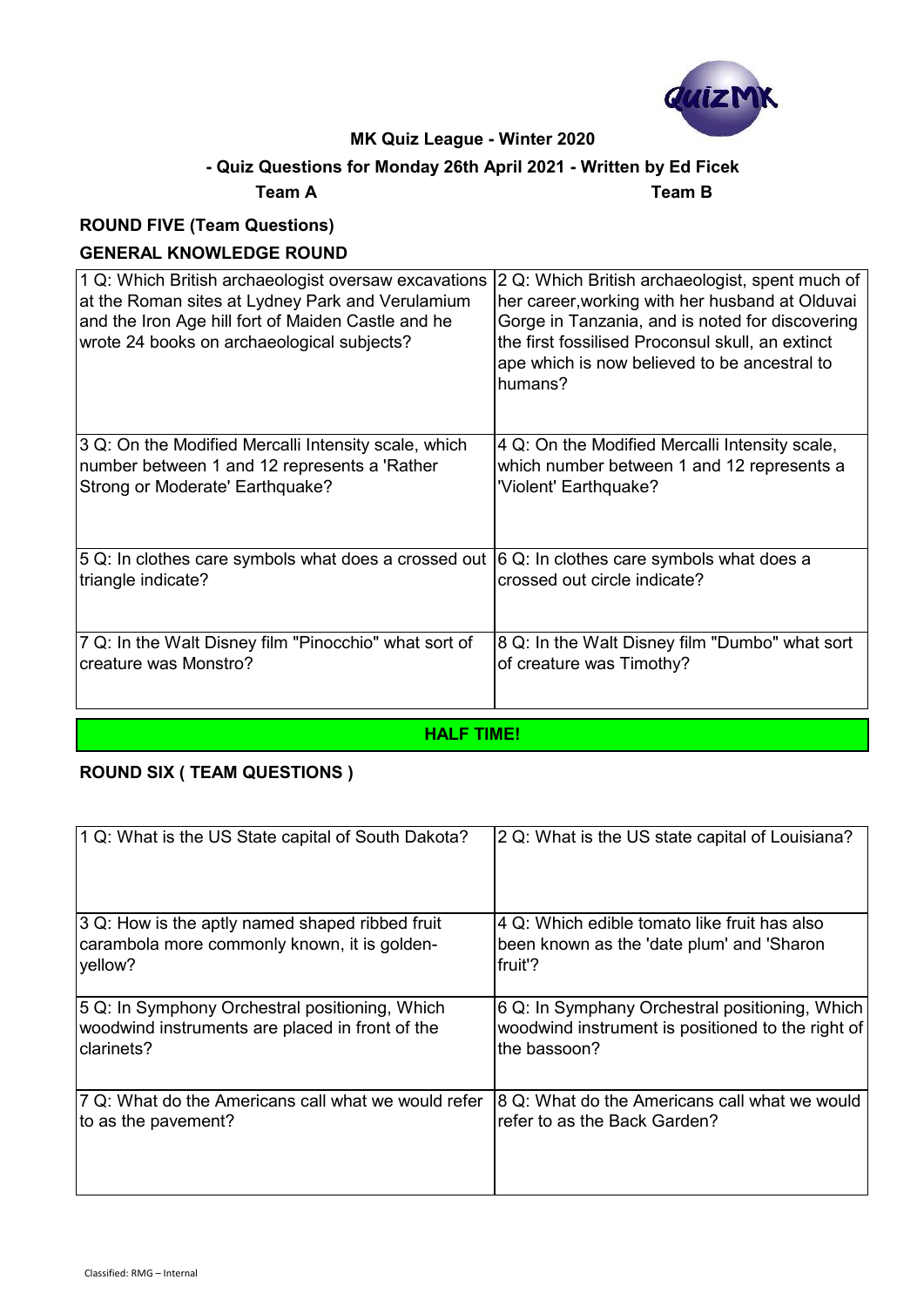



# **- Quiz Questions for Monday 26th April 2021 - Written by Ed Ficek**

#### **Team A Team B**

#### **ROUND SEVEN THEME ROUND. This weeks theme is The Year 2019**

| 1 Q: On 15th April 2019 – which climate change activist group<br>held protests in London resulting in 1000 arrests? | 2 Q: On 11th July 2019 - Tommy Robinson was<br>sentenced to 9 months in prison. He was known as<br>the leader of which extremist organisation? |
|---------------------------------------------------------------------------------------------------------------------|------------------------------------------------------------------------------------------------------------------------------------------------|
| 3 Q: On 23rd September 2019 – Which famous travel company<br>went bust after 178 years of trading?                  | 4 Q: On 21st May 2019 - Which chef's restaurant<br>group went into administration with a loss of 1500<br>jobs?                                 |
| 5 Q: On 18th February 2019– Which car maker announced it                                                            | 6 Q: On 18th October 2019 – Who were the first                                                                                                 |
| was to close its Swindon Plant by 2022?                                                                             | supermarket to stop selling fireworks in their stores?                                                                                         |
| 7 Q: On 28th May 2019 – Which former Tony Blair employee                                                            | 8 Q: On 12th July 2019 - Which former Blue Peter                                                                                               |
| was sacked from the Labour party for voting LibDem in the                                                           | presenter was charged with sexual assault of a                                                                                                 |
| European Parliamentary elections?                                                                                   | woman in 2008?                                                                                                                                 |

#### **ROUND EIGHT**

# **INDIVIDUALS CHOICE ROUND - QM - READ CATEGORIES OUT TO PLAYERS TO BE CHOSEN**

 **The Categories are:-**

# **1 & 2 Football Pundits 3 & 4 Nursery Rhymes**

| 5 & 6 Euro Bank Notes                                                                                               | 7 & 8 TV - Line of Duty                                                                                                                                                                                   |
|---------------------------------------------------------------------------------------------------------------------|-----------------------------------------------------------------------------------------------------------------------------------------------------------------------------------------------------------|
| 1 Q: Which former footballer and Sky sports pundit was sacked<br>in Jan 2005 for a joke about the tsunami disaster? | 2 Q: Which former footballer and Sky sports pundit<br>was sacked in Jan 2011 along with Richard Keys for<br>sexist comments about female referee Sian Massey<br>and other female figures in the industry? |
| 3 Q: In the nursery rhyme "Oranges and Lemons" what do the<br>bells of Shoreditch say?                              | 4 Q: In the nursery rhyme "Oranges and Lemons"<br>What do the bells of St Martins say?                                                                                                                    |
| 5 Q: What is the colour of a 10 Euro note?                                                                          | 6 Q: What is the colour of a 20 Euro note?                                                                                                                                                                |
| 7 Q: Who portrays Detective Inspector Steve Arnott in BBC TV<br>series "Line of Duty"?                              | 8 Q: Who portrays Detective Inspector Kate Fleming,<br>in BBC TV series "Line of Duty"?                                                                                                                   |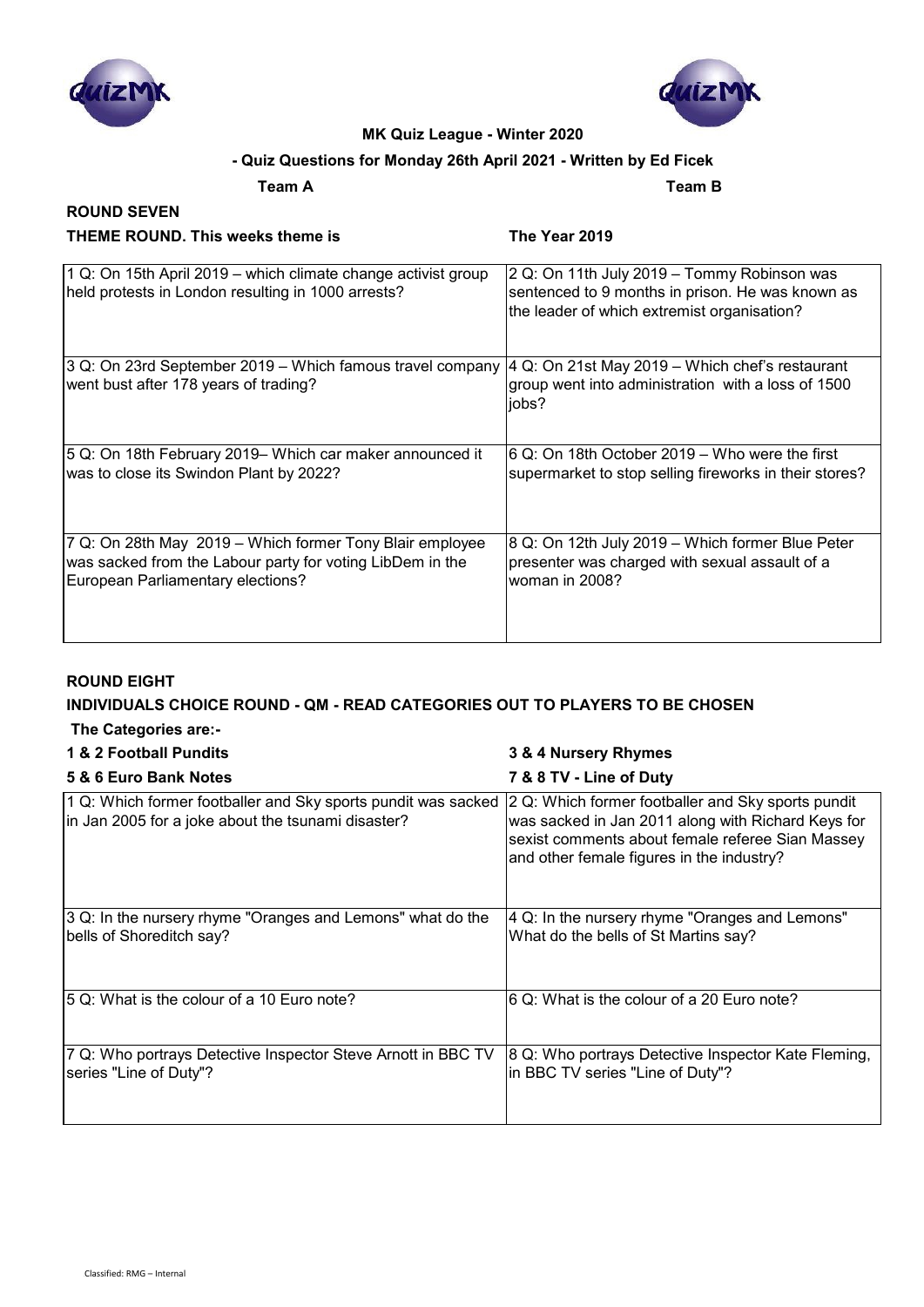



# **- Quiz Questions for Monday 26th April 2021 - Written by Ed Ficek**

**Team A Team B**

# **ROUND NINE**

# **BLOCKBUSTERS ROUND: The Letters will be given in the question**

| 1 Q: In the military what does the acronym ADC<br>mean?                                                                                                       | 2 Q: With letters "GGM", Sanjeev Bhaskar,<br>Meera Syal, Kulvinder Ghir, and Nina Wadia<br>starred in which comedy sketch show from the<br>late 90s and early 2000's?                                               |
|---------------------------------------------------------------------------------------------------------------------------------------------------------------|---------------------------------------------------------------------------------------------------------------------------------------------------------------------------------------------------------------------|
| 3 Q: With Letters "TTM" - To what does the title of<br>the Rossini opera "La Gazza Ladra" translate in<br>English?                                            | 4 Q: In 1690 Christian Huygens, using<br>observations made by Danish Astronomer Ole<br>Romer of the moons of Jupiter, was the first to<br>publish an estimate of what constant which has<br>letters "SOL"?          |
| 5 Q: Which Keats poem with letters "OTAN",<br>begins: "My heart aches and a drowsy numbness<br>pains my sense as though of hemlock I have<br>drunk"           | 6 Q: With letters "LB" - What is the name of the<br>American military march usually played at<br>presidential inaugurations, which is better<br>knownfor being the theme to Monty Python's<br><b>Flying Circus?</b> |
| 7 Q: Name the 1973 debut hit by Thin Lizzy. It was<br>the record with which they achieved their highest<br>position in the charts and has the letters "WITJ"? | 8 Q: Which drink with letters "DAB", popular for<br>over eight hundred years, is derived from the<br>plants Taraxacum officinale and Arctium lappa?                                                                 |

#### **ROUND TEN GENERAL KNOWLEDGE ROUND**

| 1 Q: What kind of soup was part of diet of Kids TV<br>show "The Clangers"?                                                                                                   | 2 Q: What kind of pudding was the only other<br>food other than Green Soup which the Clangers<br>late?                               |
|------------------------------------------------------------------------------------------------------------------------------------------------------------------------------|--------------------------------------------------------------------------------------------------------------------------------------|
| 3 Q: What paper size is 148mm by 210mm?                                                                                                                                      | 4 Q: What paper size is 297mm by 420mm?                                                                                              |
| 5 Q: Sometime called a "Window Cake", it is<br>rumored that this cake was created in honor of the<br>1884 marriage of Queen Victoria's grand-daughter<br>to a German Prince? | ∣6 Q: Named after its inventer, what is the name<br>of the famous Viennese chocolate cake invented<br>for Prince Metternich in 1832? |
| 7 Q: The Appian way connected Rome and which<br>port city on the Adriatic?                                                                                                   | 8 Q: The Aurelian Way connected Rome and<br>which port on the Ligurian Sea?                                                          |